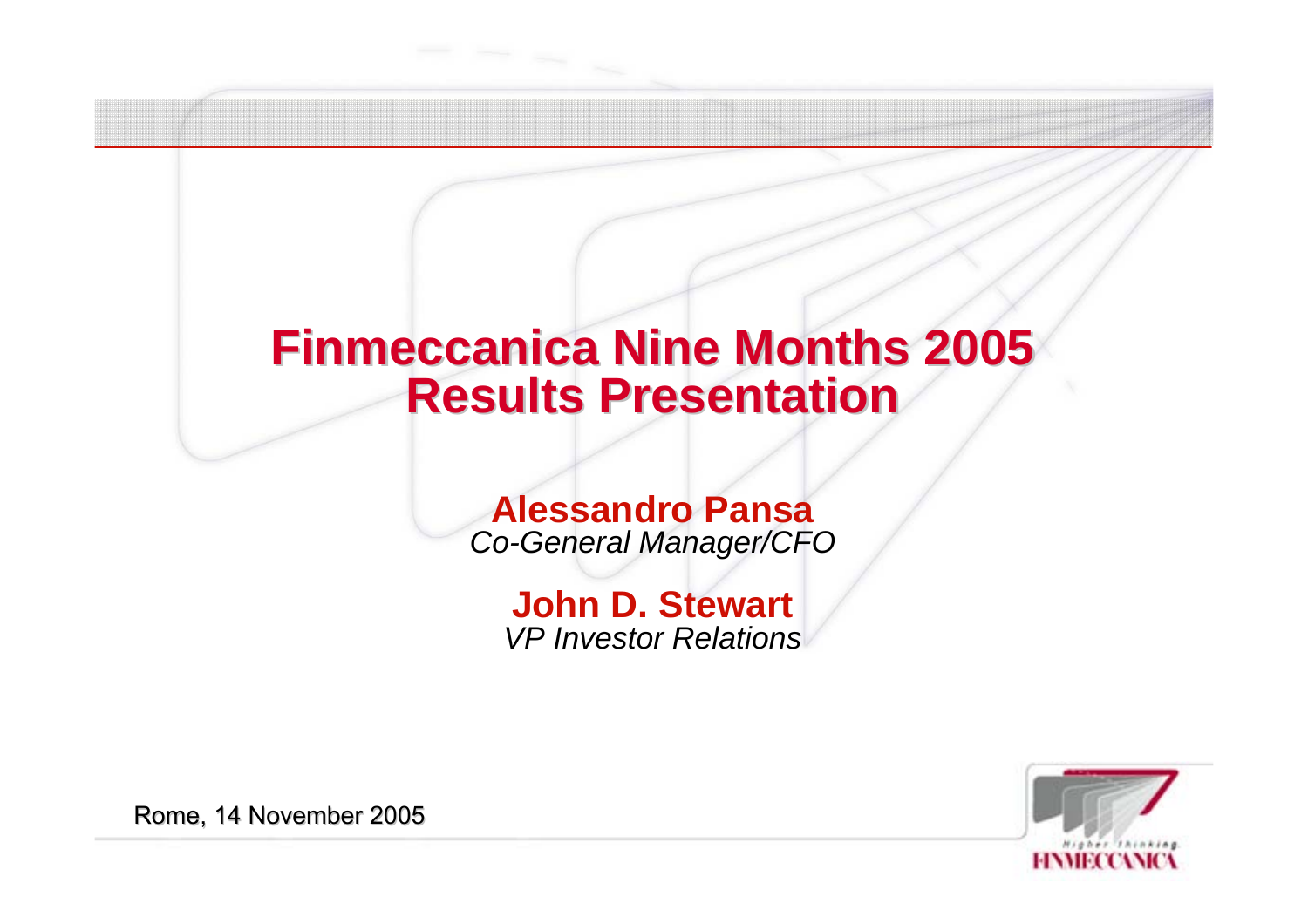#### **Concentrated on the knitting…**

## **Current focus on:**

- ¾ Improving the operating performances of our businesses.
- ¾ Integrating newly acquired Aerospace & Defence assets.
- ¾ Increasing profitability by enhancing quality of our P&L and balance sheet.
- $\triangleright$  Securing future organic growth by targeting key markets.



**…and starting to deliver the results.**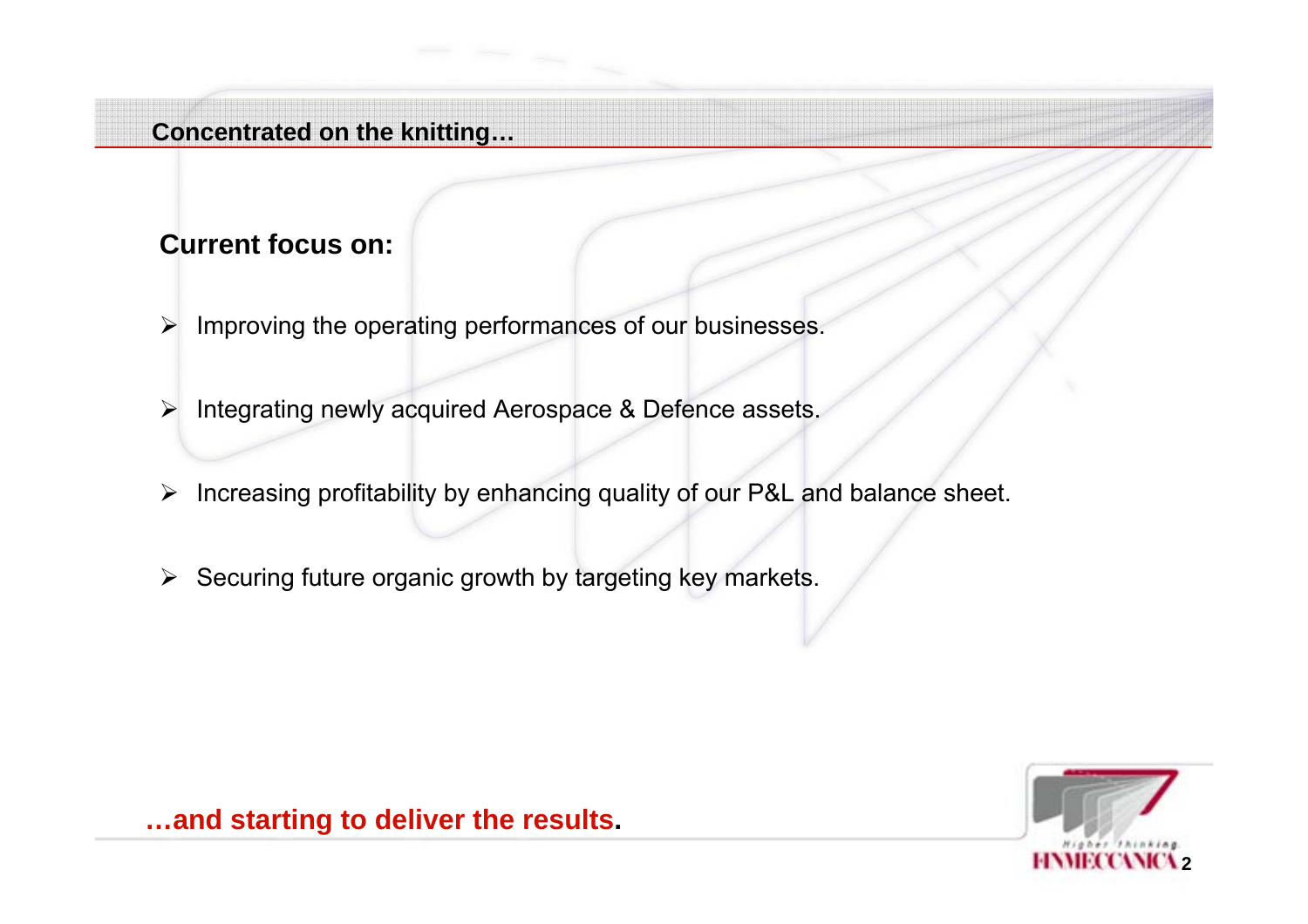**Profitability and order intake have improved significantly in 9M05 and 3Q05**

- ¾ Ebit in 9M05 rose by more than 10% vs 9M04 (like-to-like) thanks mainly to Aeronautics and Space.
- ¾ Ebit in Q305 rose by more than 50% vs Q304 (like-to-like) driven mainly by Aeronautics and Defence.
- ¾ Net income in 9M05 tripled vs 9M04, excluding contribution from STMicro, thanks to higher Ebit and lower tax rate.
- $\blacktriangleright$ Order intake in 9M05 more than doubled vs 9M04.
- $\blacktriangleright$ Order backlog rose by 20% vs end 2004 covering about 3 years of production.

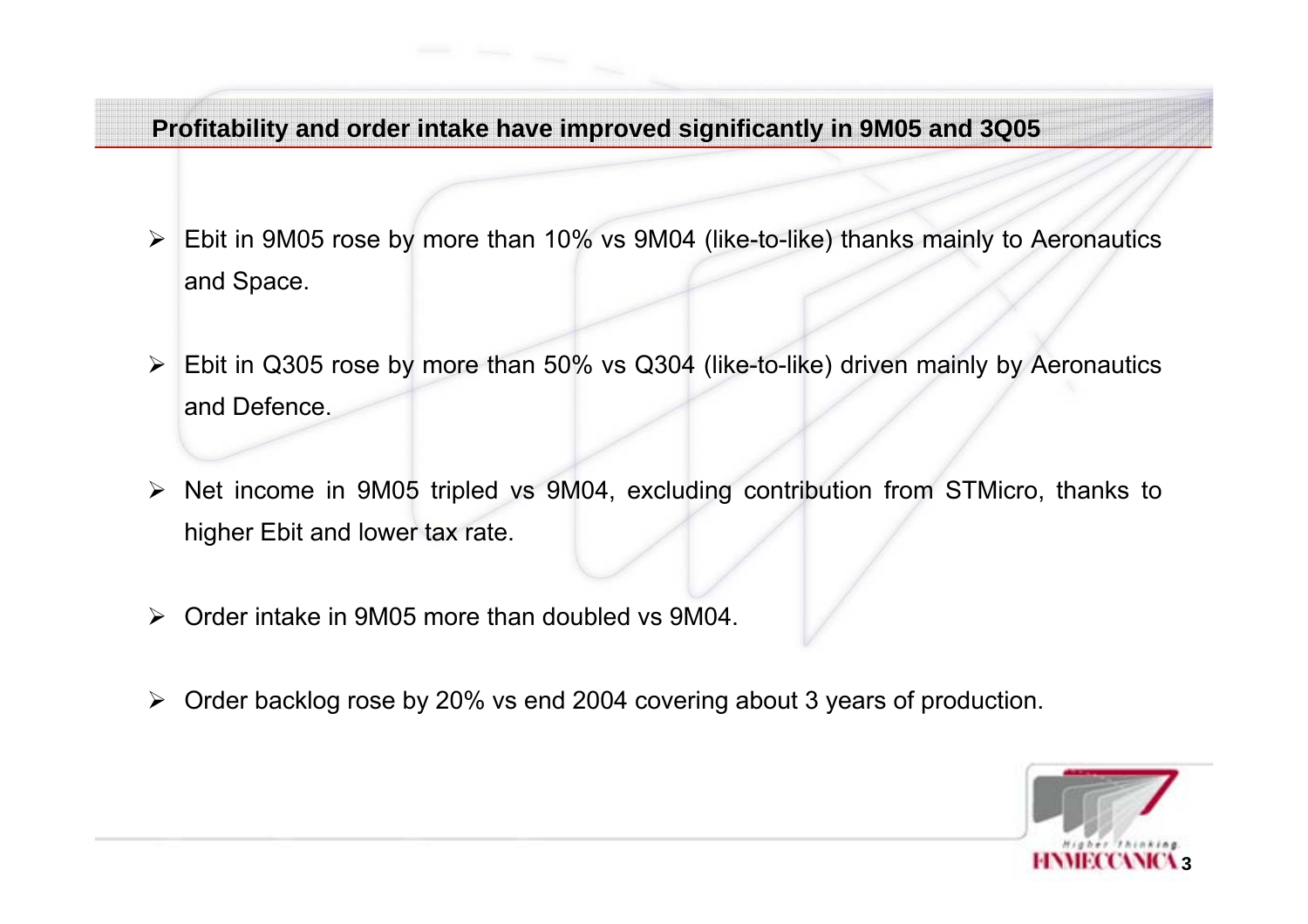# **9M and 3Q 2005 Highlights**



- Higher operating margins and lower tax drove increase in net profit.
- $\blacksquare$ Lower absorption of operating cash flow in 9M05 vs 9M04.
- $\blacksquare$ Increase in net debt due to strategic acquisitions and IFRS impact.

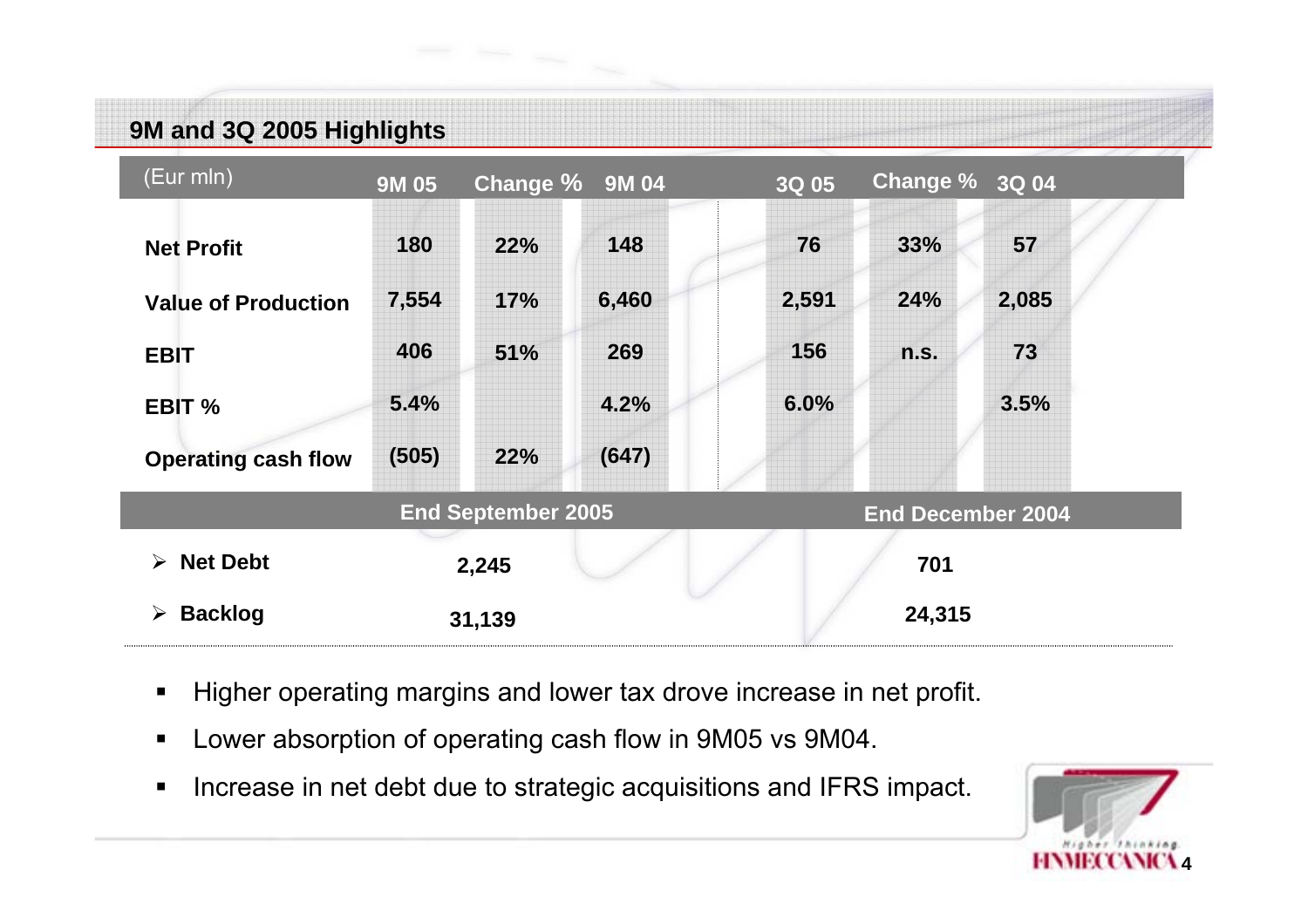# **Working capital under control**



- $\blacksquare$  Net fixed assets increased due to goodwill from acquisition of BAE Avionics and different accounting method applied to STM stake.
- $\blacksquare$  Seasonal increase in working capital; lower than end 9M04 despite acquisition of avionics business.

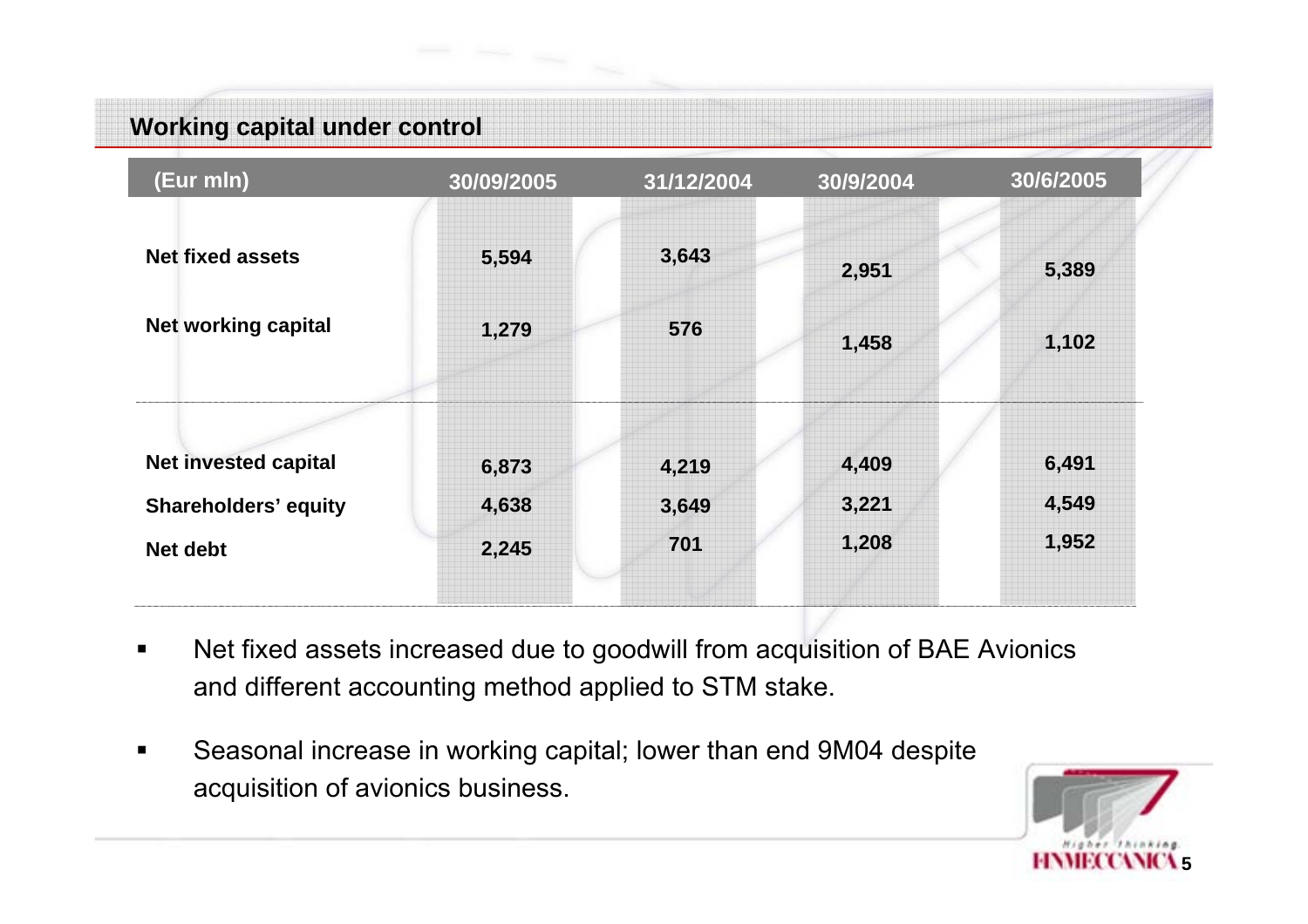#### **Delivering on strategy**

*1 July* <sup>→</sup> New Finmeccanica-Alcatel space manufacturing and service companies become operational.

18 Agust → MoU signed with Sukhoi for collaboration on Russian regional jet.

29 September → Board approves flotation of Transport companies Ansaldo Signal and Ansaldo Systems on Italian stock market by end 1H06.

**5** *October* → Acquired majority stake (52.7%) of Datamat, IT company specialised in providing integrated solutions to Defence sector.

**Q305** → Elsag now focussed on defence and security markets together with Datamat. Three of Elsag's non-core civil IT businesses sold.

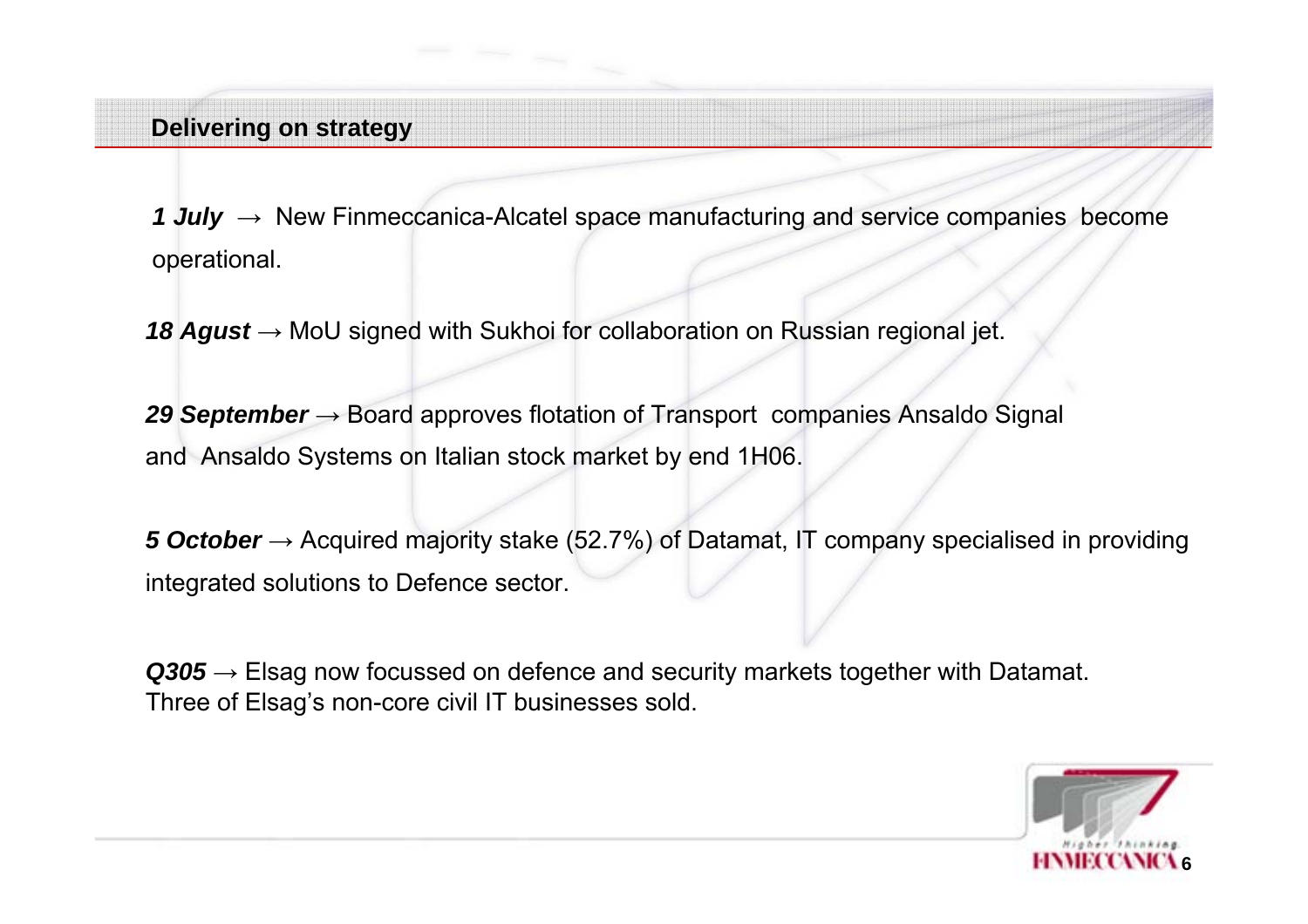

\*Including Aw 100%, consolidation of acquired UK Defence Electronics assets from 1 May and Space **(Alcatel) operation from 1 July 2005.**

- Cumulative Free Operating Cash Flow of >Eur 600m in next 3 years (2005-07).
- $\blacksquare$ Dividend policy: increase together with profits.
- $\blacksquare$ Optimal capital structure: Net debt/Equity <35- 40%.
- $\blacksquare$ Net bank debt/EBITDA <2.0X.

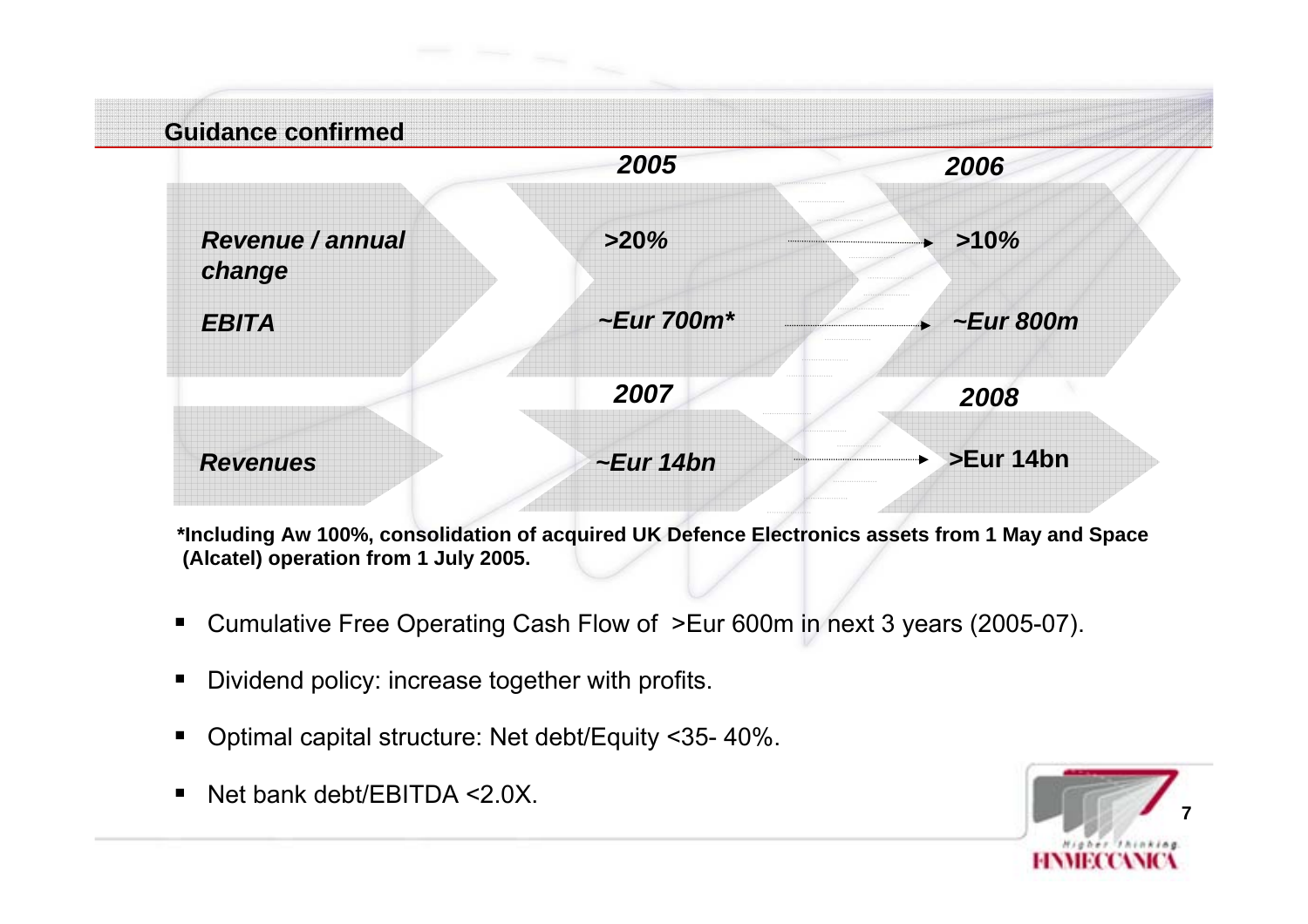# **Operating performance by business**

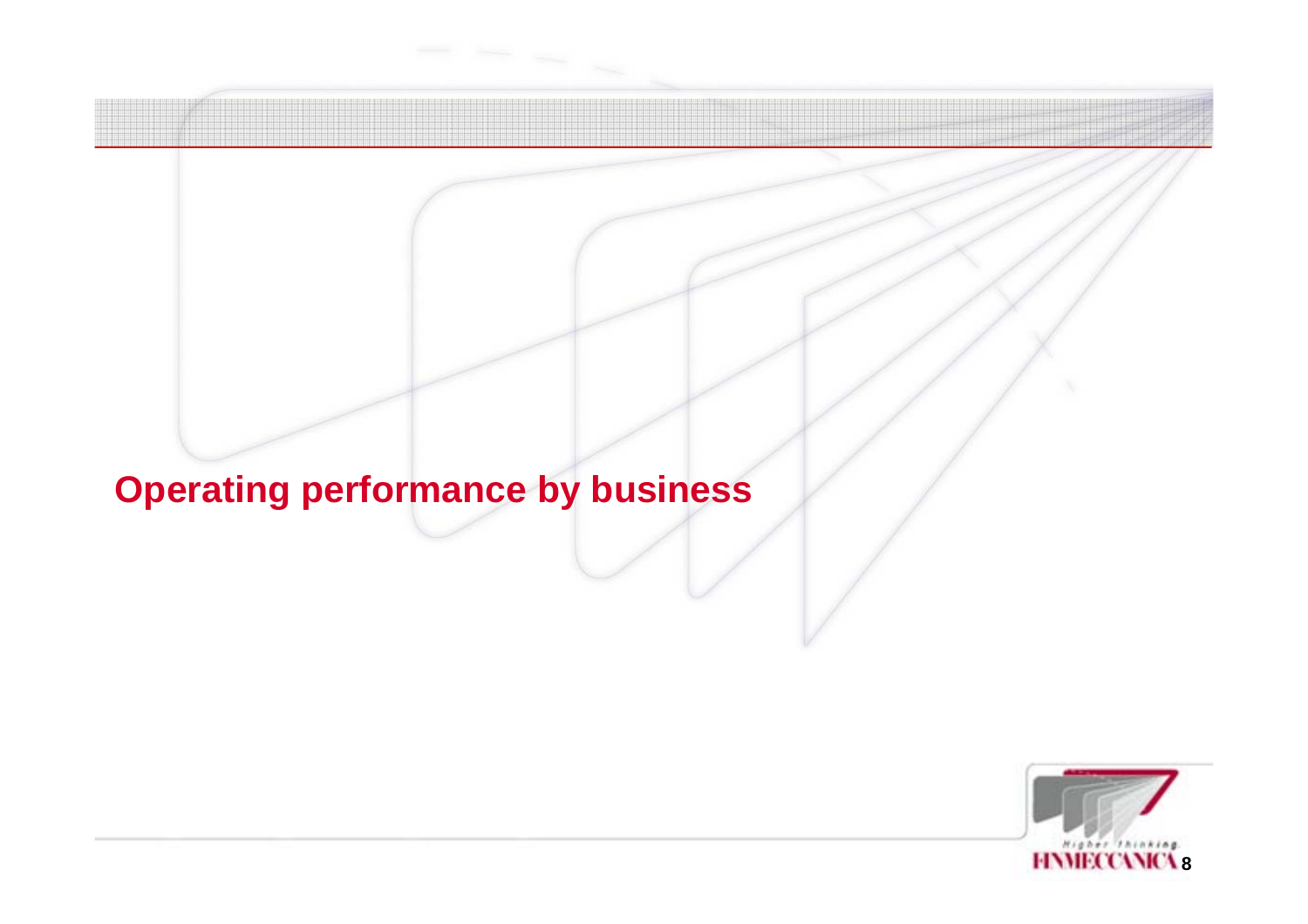# **Helicopters: improving outlook driven by…..**



- $\blacksquare$ Integration benefits offset weaker domestic/export mix.
- $\blacksquare$  Production activity ramping up for AB139 supported by strong order flow (15 deliveries and 44 orders in 9M05).
- $\blacksquare$ Ready to compete for major US orders in 06 (CSAR & LUH).
- $\blacksquare$  Well placed to win large UK orders over next 12 months (Future Lynx and Merlin EH101 support & upgrade contracts).

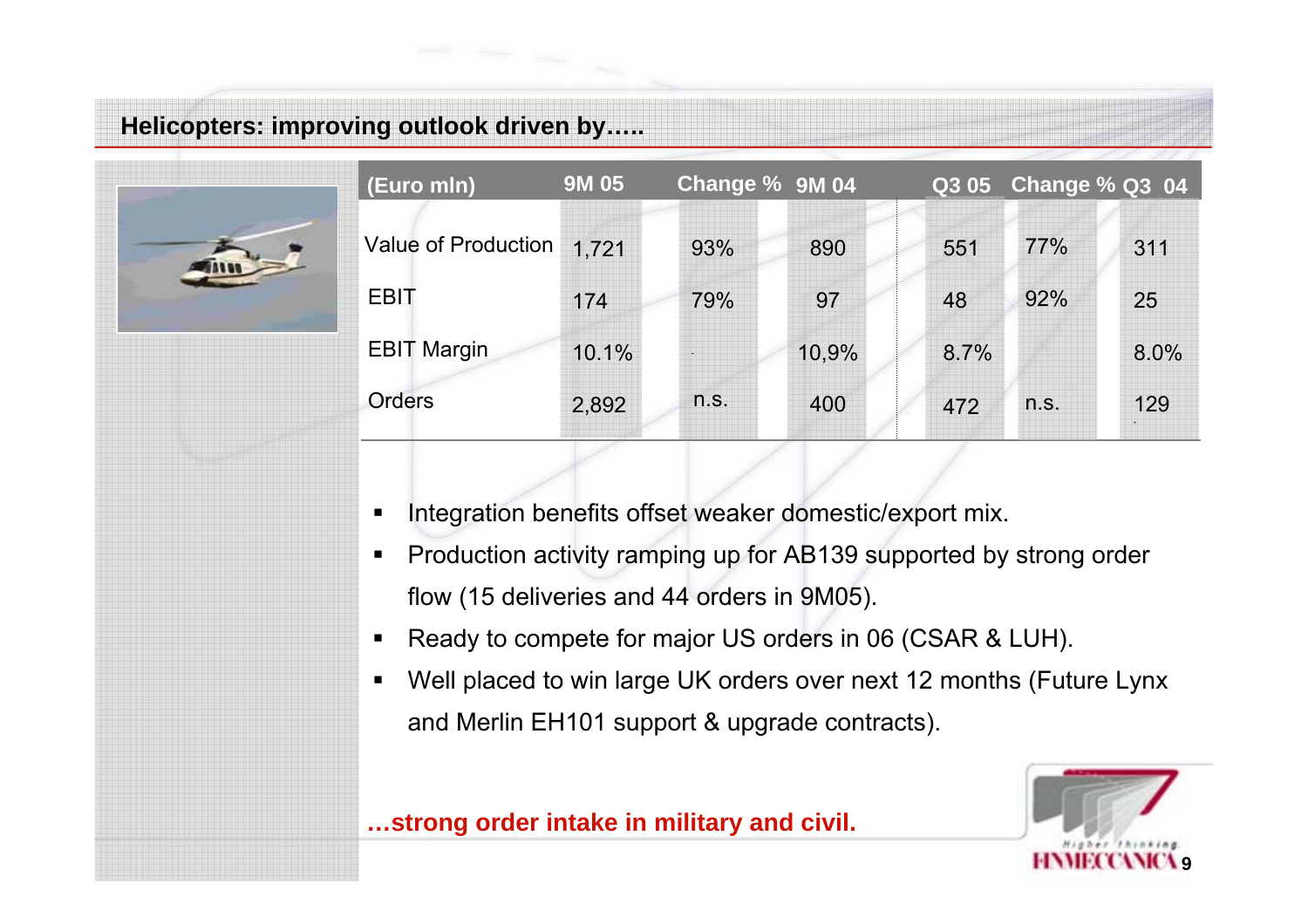### **Defence Electronics: exciting growth prospects.**

■

■

| (Euro mln)                 | <b>9M05</b> | Change % 9M 04 |       | Q3 05 | Change % Q3 04 |      |
|----------------------------|-------------|----------------|-------|-------|----------------|------|
| <b>Value of Production</b> | 1,932       | 17%            | 1,657 | 712   | 39%            | 511  |
| <b>EBIT</b>                | 114         | 9%             | 105   | 33    | 83%            | 18   |
| <b>EBIT Margin</b>         | 5.9%        |                | 6.3%  | 4.6%  |                | 3.5% |
| <b>Orders</b>              | 3,367       | n.S.           | 1,283 | 518   | n.S.           | 205  |

New Defence Electronics activities aquired from BAE consolidated from 1 May 2005 -

- Value of production slightly below expectations due to delay on TETRA but first order expected by end 2005. Avionics performing well.
- Significant opportunities for synergy savings through integrating UK and Italian avionics business.
- Wide range of skills now available to provide Integrated System solutions for Defence and Homeland Security requirements. Good opportunities for Vessel Tracking Systems.
- Growth driven by Eurofighter (> Eur 2bn backlog for TR2) and other avionics, naval radar command & control, ATM, TETRA and security.
- Datamat joining Elsag in providing IT solutions to Defence Sector.

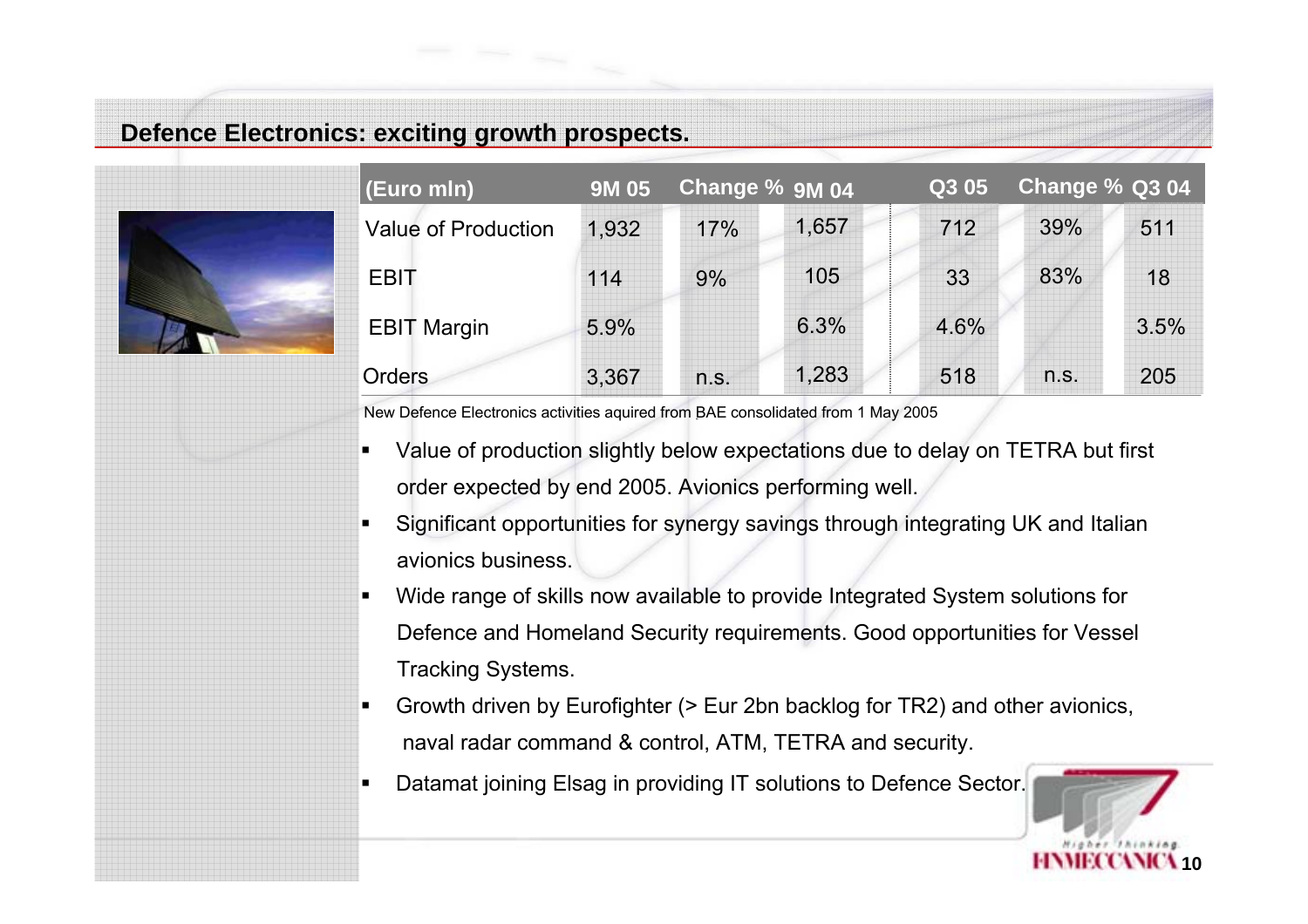## **Aeronautics: military continues to drive performance…**

| (Euro mln)                 | <b>9M 05</b> | Change % 9M 04 |       | Q3 05 | Change % Q3 04 |      |
|----------------------------|--------------|----------------|-------|-------|----------------|------|
| <b>Value of Production</b> | 1,405        | 5%             | 1,332 | 469   | 5%             | 448  |
| <b>EBIT</b>                | 99           | 77%            | 56    | 51    | 113%           | 24   |
| <b>EBIT Margin</b>         | 7.0%         |                | 4.2%  | 10.9% |                | 5.4% |
| <b>Orders</b>              | 2,116        | n.S.           | 723   | 1,049 | n.S.           | 123  |

- Q3: profitability boosted by compensation for closure of B757 line.  $\blacksquare$
- $\blacksquare$  Consolidation of ATR and increased C27J activity push revenues higher.
- $\blacksquare$ Orders building up for B787 and ATR.



#### **...but large civil orders are starting to arrive.**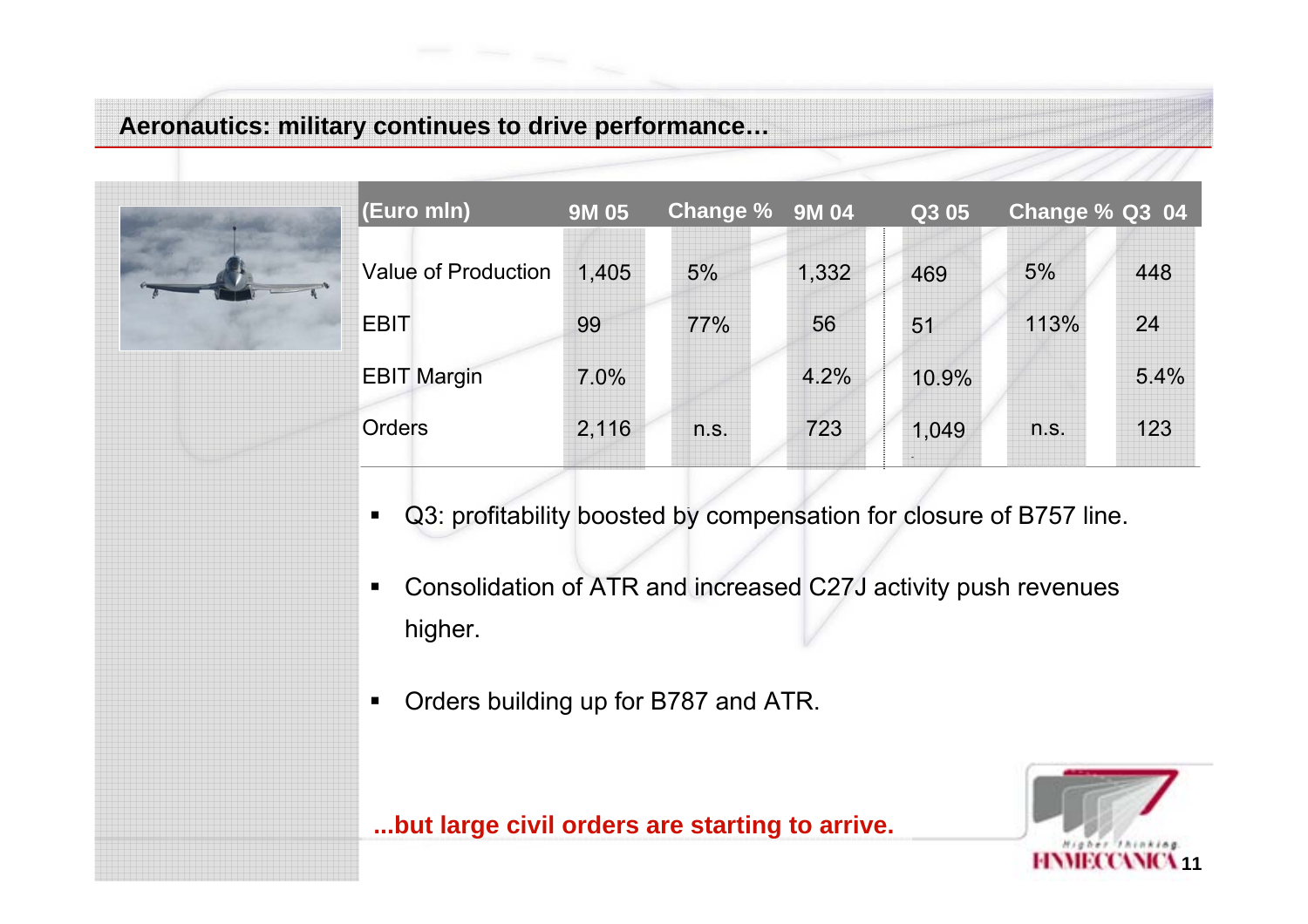## **Space: Alcatel-Finmeccanica new Space companies start operations**

| (Euro mln)                 | <b>9M 05</b> | Change % 9M 04 |                | Q3 05 | Change %Q3 04 |      |
|----------------------------|--------------|----------------|----------------|-------|---------------|------|
| <b>Value of Production</b> | 547          | 5%             | 519            | 176   | (5%)          | 185  |
| <b>EBIT</b>                | 24           | n.S            | $\overline{2}$ | 5     | n.S           | 12   |
| <b>EBIT Margin</b>         | 4.4%         |                | 0.4%           | 2.8%  |               | 6.5% |
| <b>Orders</b>              | 330          | (7%)           | 353            | 63    | (40%          | 105  |

- Lower than expected production activity impacts Q3.
- Benefits of expected upturn in commercial TLC satellites still to come.
- п Saving targets for new companies currently being identified.
- $\blacksquare$  Better balanced portfolio between commercial and institutional following tie-up with Alcatel.

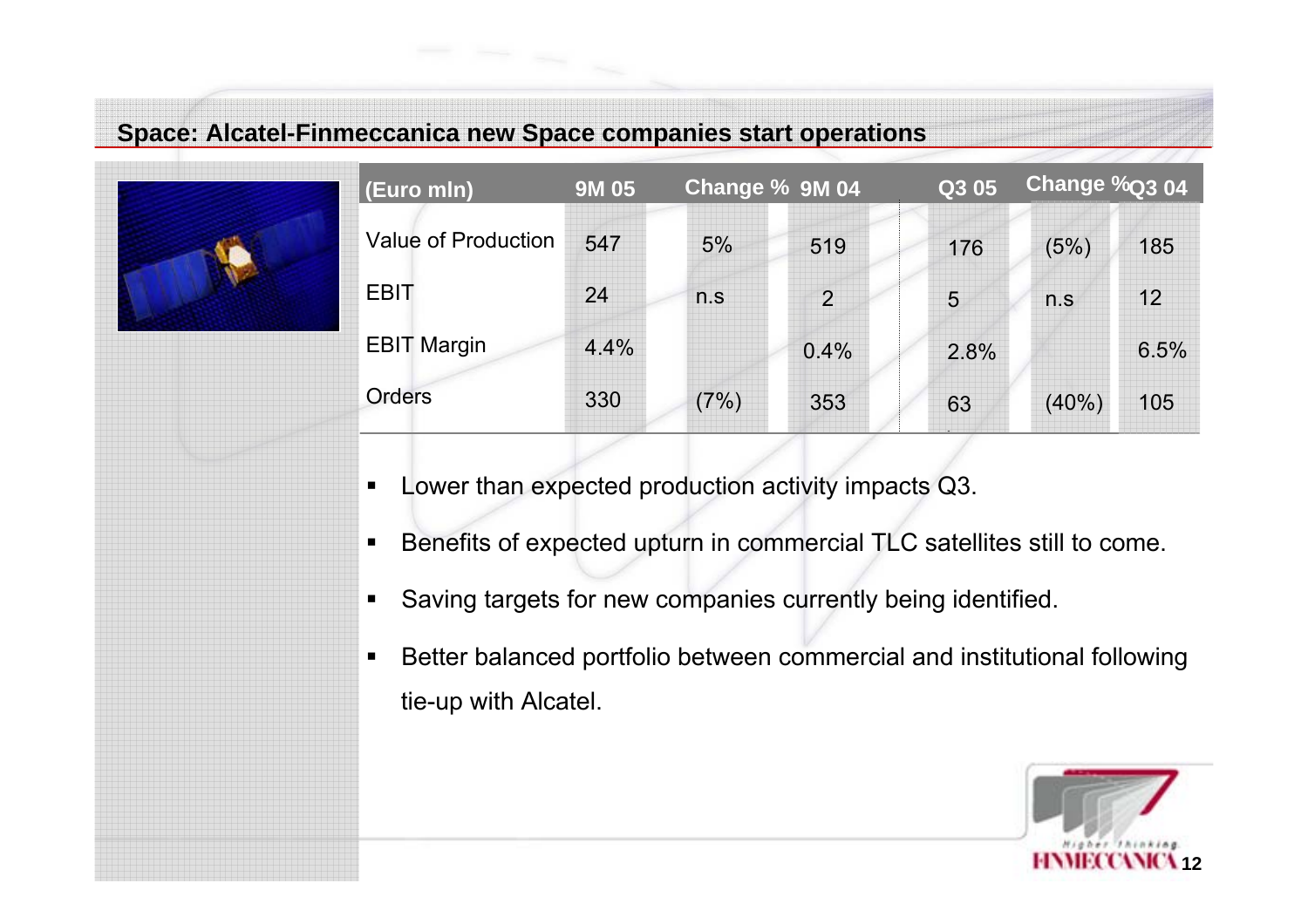**Defence Systems: better than expected Q3 thanks to improved programme mix in MBDA.**



Including 25% of MBDA and 100% of Oto Melara and WASS

■

■

- Missiles: profitability in Q3 improves thanks to anticipated activity on some contracts in MBDA and to other programmes now entering production phase (Storm Shadow, Scalp and Brimstone).
- Land & Naval armaments:.weaker programme mix impacts s-t profitability.
- Underwater systems: still very profitable but weaker than before due to heavy torpedo development activity.

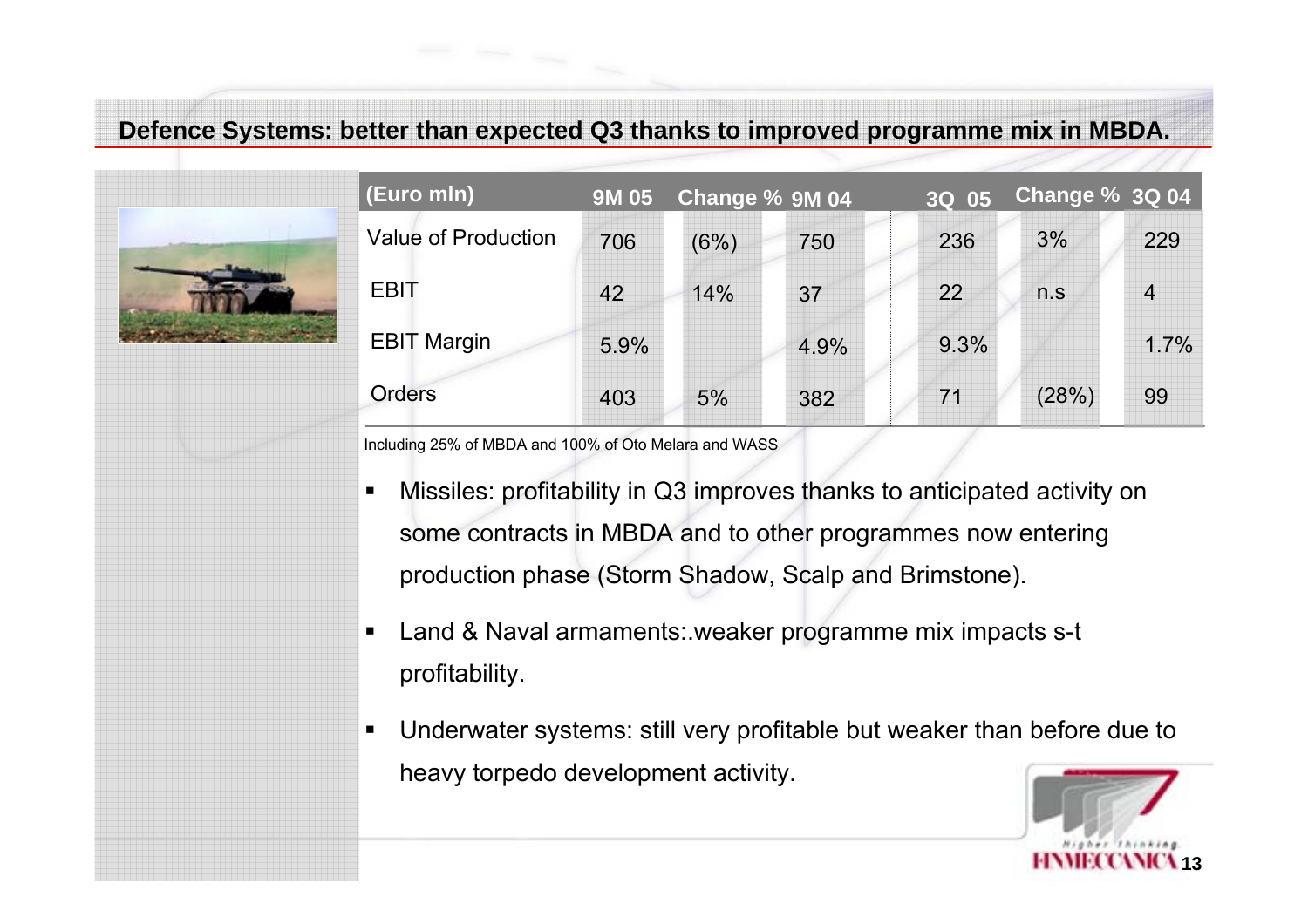



#### **Energy performing well.**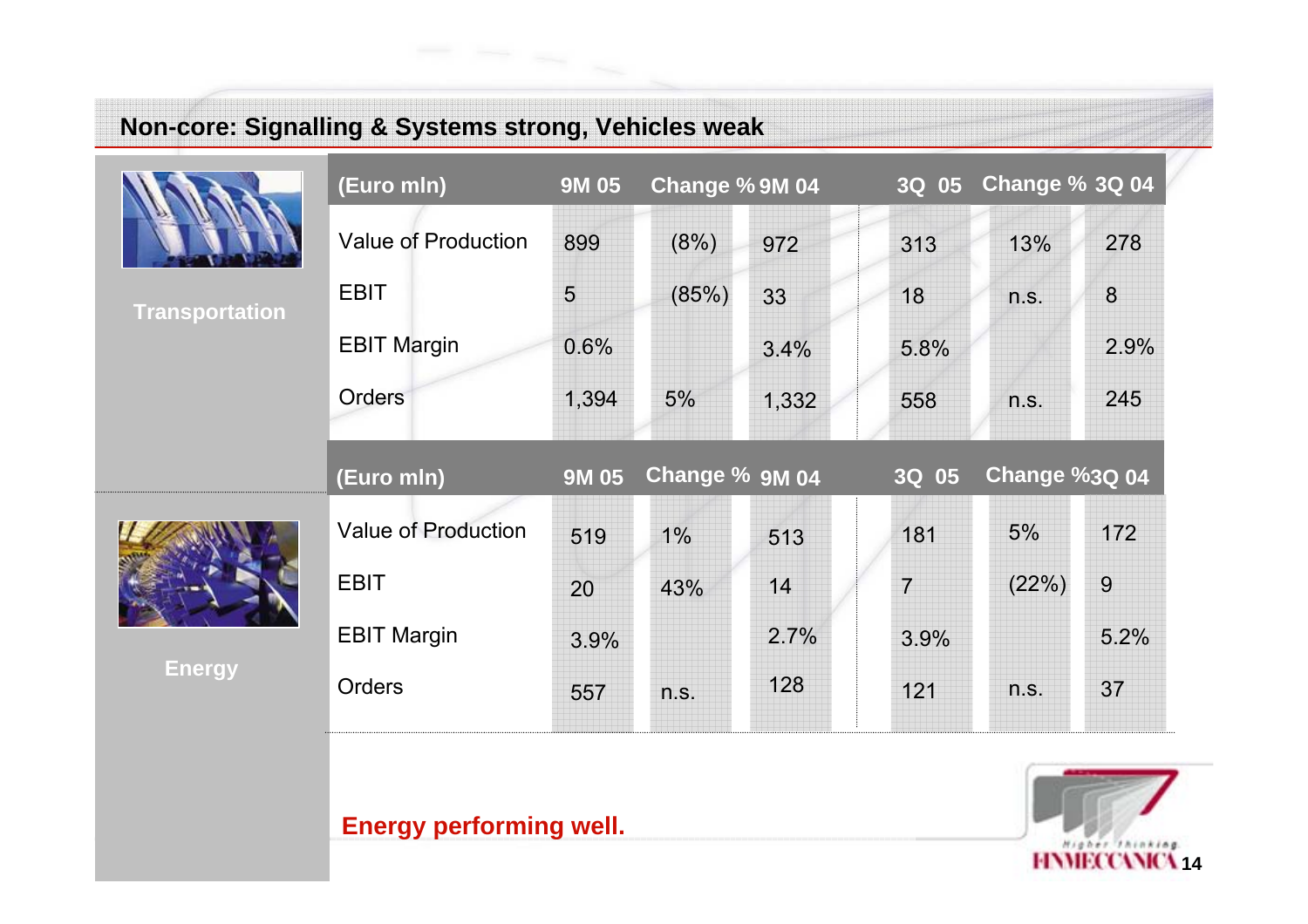## **Safe Harbor Statement**

NOTE: Some of the statements included in this document are not historical facts but rather statements of future expectations, also related to future economic and financial performance, to be considered forward-looking statements. These forward-looking statements are based on Company's views and assumptions as of the date of the statements and involve known and unknown risks and uncertainties that could cause actual results, performance or events to differ materially from those expressed or implied in such statements. Given these uncertainties, you should not rely on forward-looking statements.

The following factors could affect our forward-looking statements: the ability to obtain or the timing of obtaining future government awards; the availability of government funding and customer requirements both domestically and internationally; changes in government or customer priorities due to program reviews or revisions to strategic objectives (including changes in priorities to respond to terrorist threats or to improve homeland security); difficulties in developing and producing operationally advanced technology systems; the competitive environment; economic business and political conditions domestically and internationally; program performance and the timing of contract payments; the timing and customer acceptance of product deliveries and launches; our ability to achieve or realize savings for our customers or ourselves through our global cost-cutting program and other financial management programs; and the outcome of contingencies (including completion of any acquisitions and divestitures, litigation and environmental remediation efforts).

These are only some of the numerous factors that may affect the forward-looking statements contained in this document.